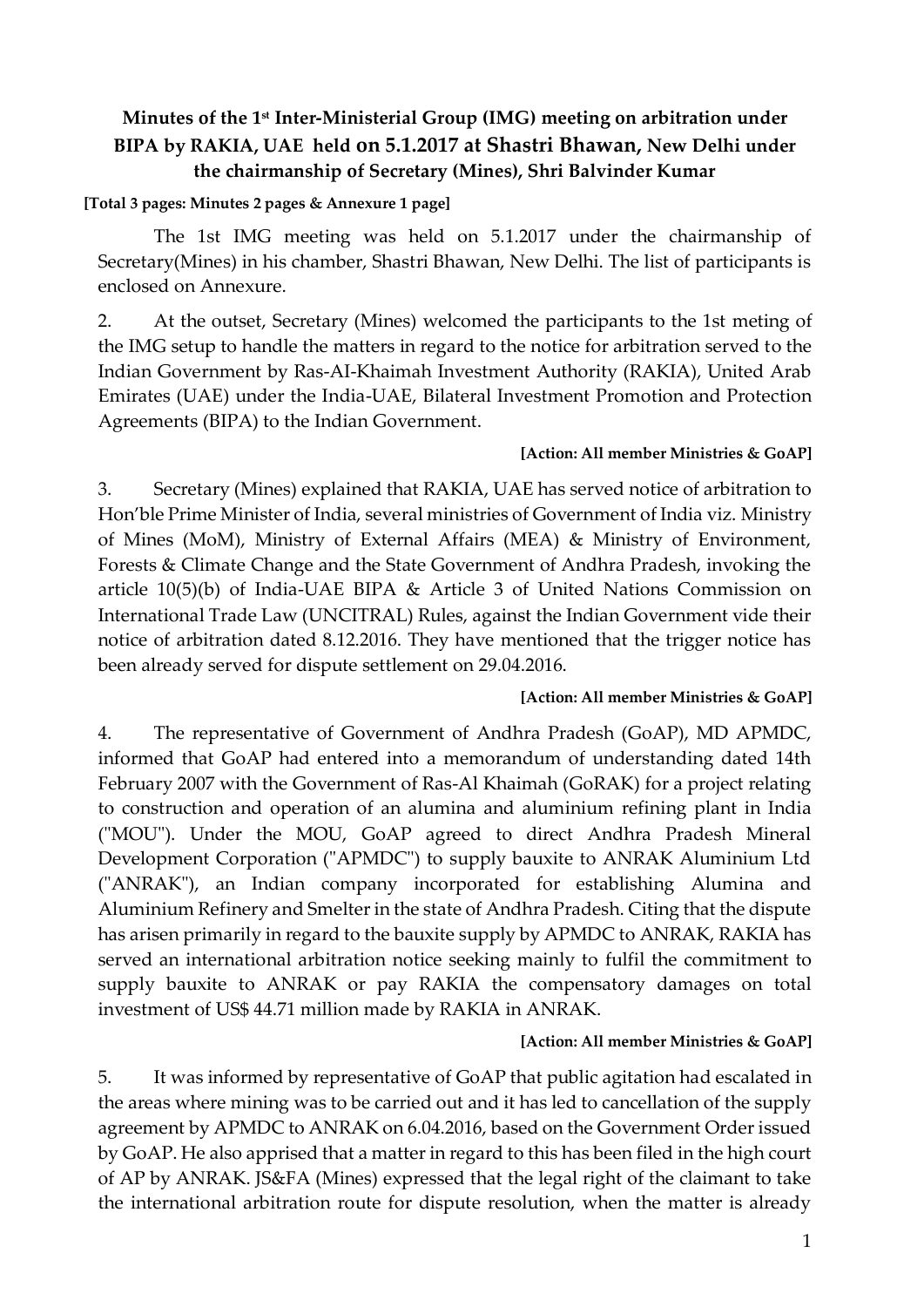under consideration of the domestic court would need to be ascertained. The invoking of the principle of fork in the road was raised in the meeting by the representative of Department of Economic Affairs (DEA), which would be required to be examined in consultation with the Department of Legal Affairs (DLA).

### **[Action: MoM, DEA, DLA, MEA & GoAP]**

6. Secretary (Mines) asked the GoAP about the other available bauxite bearing areas available in AP which may be processed for grant to APMDC which may be used for supply of bauxite to ANRAK and to explore ways of settling dispute without prejudice.

## **[Action: MoM & GoAP]**

7. The representatives of MEA, DLA & DEA raised their concerned about the liabilities in the matter in the light of the provisions of BIPA and about the need of quickly engaging the counsel to guide us further in the matter and expedite the appointment of arbitrator, with the time limits to avoid the case being remanded to the International Court of Justice for *suo motu* appointment of arbitrator on behalf of the Indian Government, which would jeopardize our interests in the arbitration. The representative of MEA stated that it appears from the notice that the last date for conveying the appointment of an arbitrator by India is 8 February, 2017. He further stated that these cases under international investment treaties require counsel team which have experience in the field of investment treaty cases and international law and the counsel team should ideally consist of an India law firm and a team of foreign counsels. In light of the urgency in the instant case the counsel team representing the Government side may be engaged most immediately. Following this a suitable arbitrator may be appointed in consultation with the counsel.

## **[Action: MoM, DEA, MEA & GoAP]**

8. Secretary (Mines) stated that it is required that a legal opinion in the matter may be sought from the matter, for which APMDC may summarize the facts in the case along with the comments on the arbitration notice and state the points in law. Further, he asked that the process of engagement of legal counsel and arbitrator may be expedited simultaneously. Director, MoM sought that APMDC may provide the material to MoM in a weeks' time, so that the legal opinion from DLA may be expedited and sought MEA & DEA to mail the procedure and precedence of appointing the counsel and arbitrator.

## **[Action: MoM, DEA, DLA, MEA & GoAP]**

9. The meeting ended with thanks to the chair.